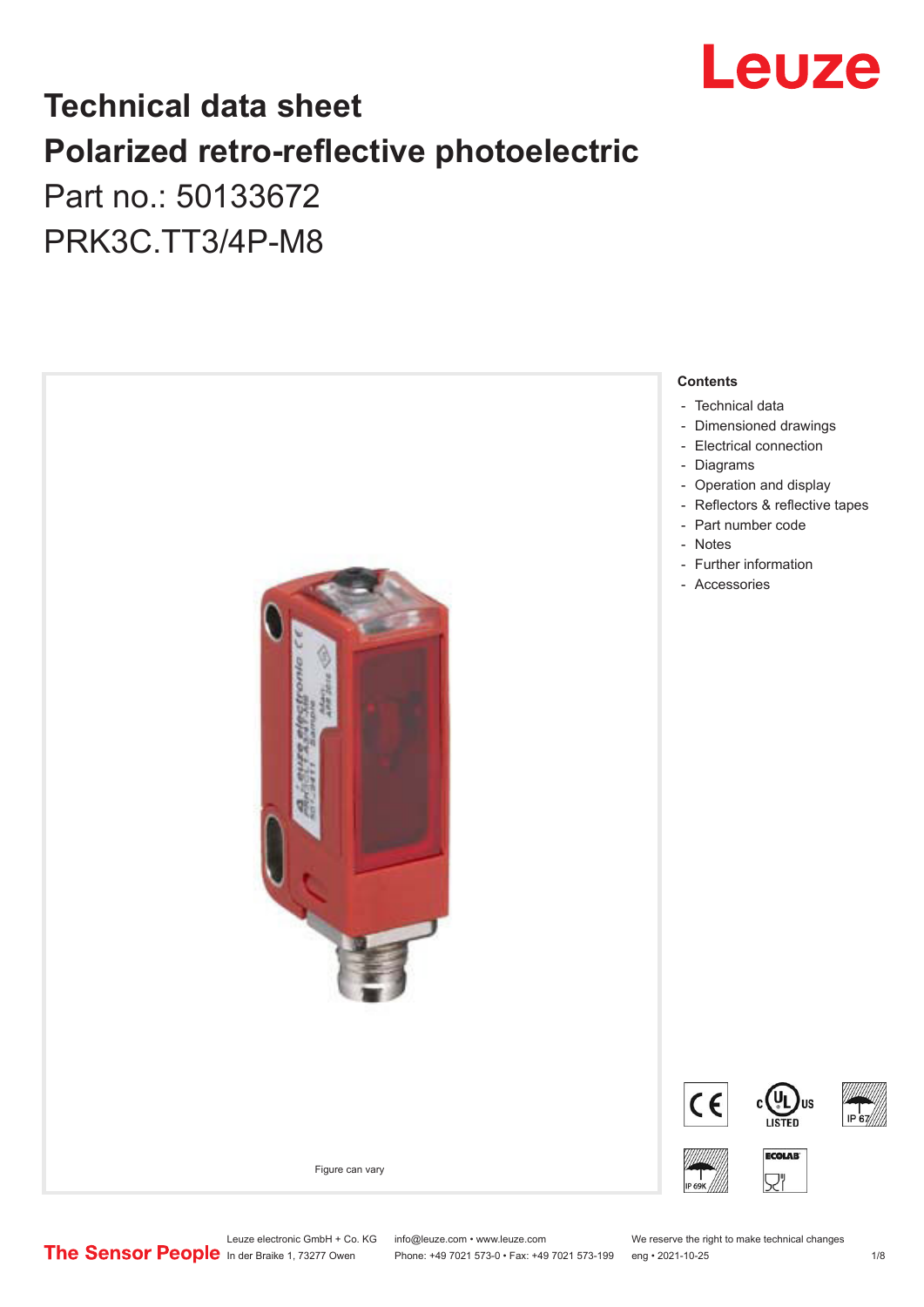# <span id="page-1-0"></span>**Technical data**

# Leuze

| <b>Basic data</b>               |                                         |
|---------------------------------|-----------------------------------------|
| <b>Series</b>                   | 3C                                      |
| <b>Operating principle</b>      | Reflection principle                    |
| <b>Application</b>              | Detection of highly transparent bottles |
|                                 | Detection of transparent films          |
| <b>Special version</b>          |                                         |
| <b>Special version</b>          | Autocollimation                         |
|                                 | <b>Tracking function</b>                |
| <b>Optical data</b>             |                                         |
| <b>Operating range</b>          | Guaranteed operating range              |
| <b>Operating range</b>          | $03$ m, With reflector TK(S) $100x100$  |
| <b>Operating range limit</b>    | Typical operating range                 |
| <b>Operating range limit</b>    | 0  3.6 m, With reflector TK(S) 100x100  |
| <b>Light source</b>             | LED, Red                                |
| Wavelength                      | 635 nm                                  |
| <b>Transmitted-signal shape</b> | Pulsed                                  |
| <b>LED</b> group                | Exempt group (in acc. with EN 62471)    |
| <b>Electrical data</b>          |                                         |
| <b>Protective circuit</b>       | Polarity reversal protection            |
|                                 | Short circuit protected                 |

| Performance data              |                                     |
|-------------------------------|-------------------------------------|
| Supply voltage U <sub>P</sub> | 10  30 V, DC, Incl. residual ripple |
| Residual ripple               | 0  15 %, From $U_{\rm B}$           |
| Open-circuit current          | $015$ mA                            |
|                               |                                     |

### **Outputs**

|  |  |  | <b>Number of digital switching outputs</b> 2 Piece(s) |  |  |
|--|--|--|-------------------------------------------------------|--|--|
|--|--|--|-------------------------------------------------------|--|--|

| <b>Switching outputs</b> |                                   |
|--------------------------|-----------------------------------|
| Voltage type             | DC.                               |
| Switching current, max.  | 100 mA                            |
| Switching voltage        | high: $\geq$ (U <sub>p</sub> -2V) |
|                          | $1.211 - 2011$                    |

**Switching current, max.** 100 mA Low: ≤2V

| <b>Switching output 1</b>  |                     |
|----------------------------|---------------------|
| <b>Assignment</b>          | Connection 1, pin 4 |
| <b>Switching element</b>   | Transistor, PNP     |
| <b>Switching principle</b> | Light switching     |
|                            |                     |

| Switching output 2  |                     |
|---------------------|---------------------|
| Assignment          | Connection 1, pin 2 |
| Switching element   | Transistor, PNP     |
| Switching principle | Dark switching      |

### **Timing**

| <b>Switching frequency</b> | 1.500 Hz         |
|----------------------------|------------------|
| <b>Response time</b>       | $0.33$ ms        |
| <b>Readiness delay</b>     | $300 \text{ ms}$ |
| Response jitter            | $110$ us         |

| <b>Connection 1</b>       |                |
|---------------------------|----------------|
| <b>Function</b>           | Signal OUT     |
|                           | Voltage supply |
| <b>Type of connection</b> | Connector      |
| <b>Thread size</b>        | M8             |
| <b>Type</b>               | Male           |
| <b>Material</b>           | Metal          |
| No. of pins               | 4-pin          |

### **Mechanical data**

| Dimension (W x H x L)             | 11.4 mm x 34.2 mm x 18.3 mm  |
|-----------------------------------|------------------------------|
| <b>Housing material</b>           | <b>Plastic</b>               |
| <b>Plastic housing</b>            | PC-ABS                       |
| Lens cover material               | Plastic / PMMA               |
| Net weight                        | 10q                          |
| <b>Housing color</b>              | Red                          |
| <b>Type of fastening</b>          | Through-hole mounting        |
|                                   | Via optional mounting device |
| <b>Compatibility of materials</b> | <b>ECOLAB</b>                |

### **Operation and display**

| Type of display                     | I FD                   |
|-------------------------------------|------------------------|
| <b>Number of LEDs</b>               | 2 Piece(s)             |
| <b>Operational controls</b>         | Teach button           |
| Function of the operational control | Sensitivity adjustment |

#### **Environmental data**

| Ambient temperature, operation | -40  60 °C                       |
|--------------------------------|----------------------------------|
| Ambient temperature, storage   | $-40$ 70 $^{\circ}$ C $^{\circ}$ |

### **Certifications**

| Degree of protection     | IP 67         |
|--------------------------|---------------|
|                          | IP 69K        |
| <b>Protection class</b>  | Ш             |
| <b>Certifications</b>    | c UL US       |
| <b>Standards applied</b> | IEC 60947-5-2 |
|                          |               |

### **Classification**

| <b>Customs tariff number</b> | 85365019 |  |
|------------------------------|----------|--|
| eCl@ss 5.1.4                 | 27270902 |  |
| eCl@ss 8.0                   | 27270902 |  |
| eCl@ss 9.0                   | 27270902 |  |
| eCl@ss 10.0                  | 27270902 |  |
| eCl@ss 11.0                  | 27270902 |  |
| <b>ETIM 5.0</b>              | EC002717 |  |
| <b>ETIM 6.0</b>              | EC002717 |  |
| <b>ETIM 7.0</b>              | EC002717 |  |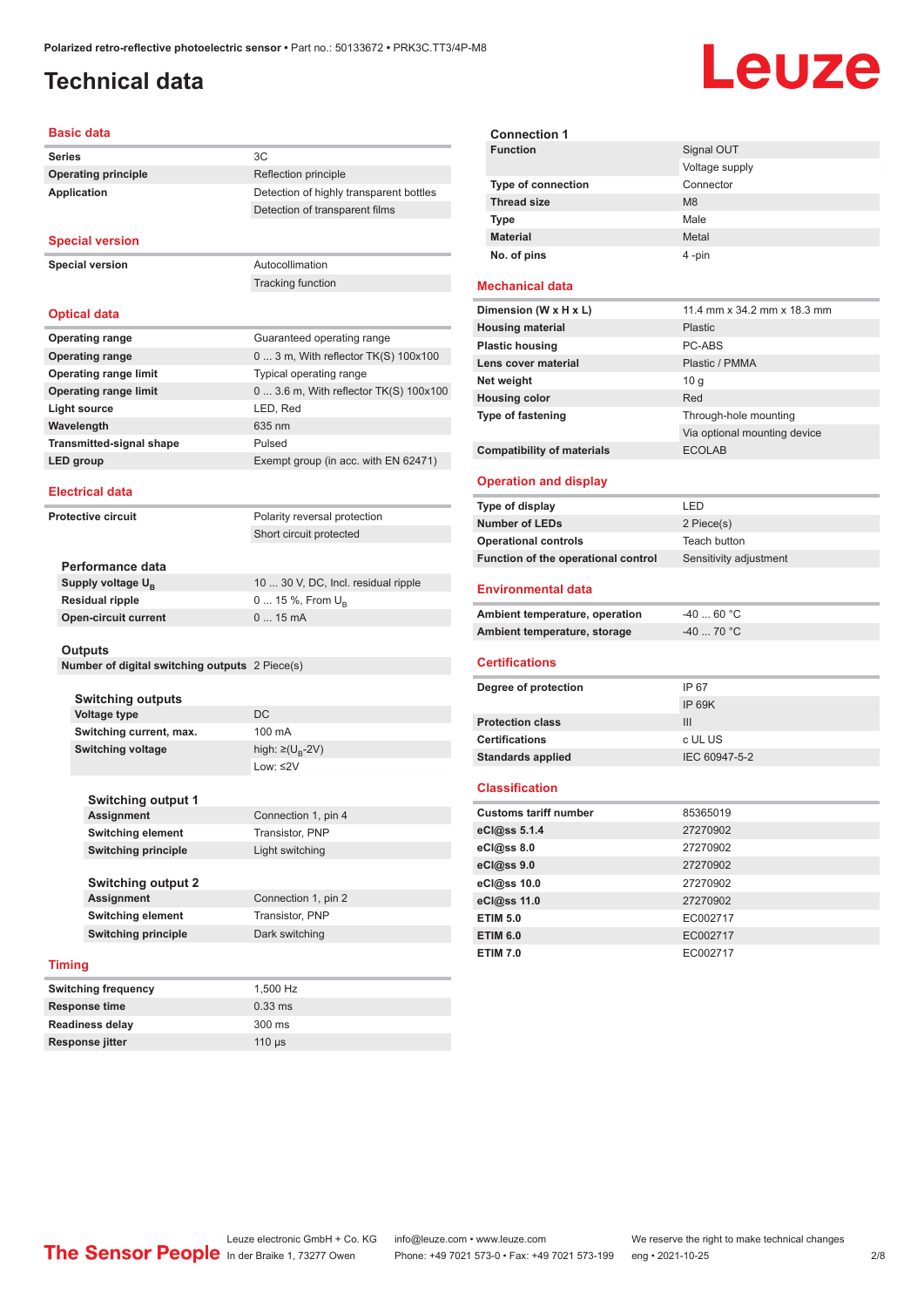# <span id="page-2-0"></span>**Dimensioned drawings**



All dimensions in millimeters



**Electrical connection**

### **Connection 1**

| <b>Function</b>    | Signal OUT<br>Voltage supply |
|--------------------|------------------------------|
| Type of connection | Connector                    |
| <b>Thread size</b> | M <sub>8</sub>               |
| <b>Type</b>        | Male                         |
| <b>Material</b>    | Metal                        |
| No. of pins        | $4 - pin$                    |

| Pin | <b>Pin assignment</b> |
|-----|-----------------------|
|     | V+                    |
| 2   | OUT <sub>2</sub>      |
| っ   | <b>GND</b>            |
|     | OUT <sub>1</sub>      |
|     |                       |

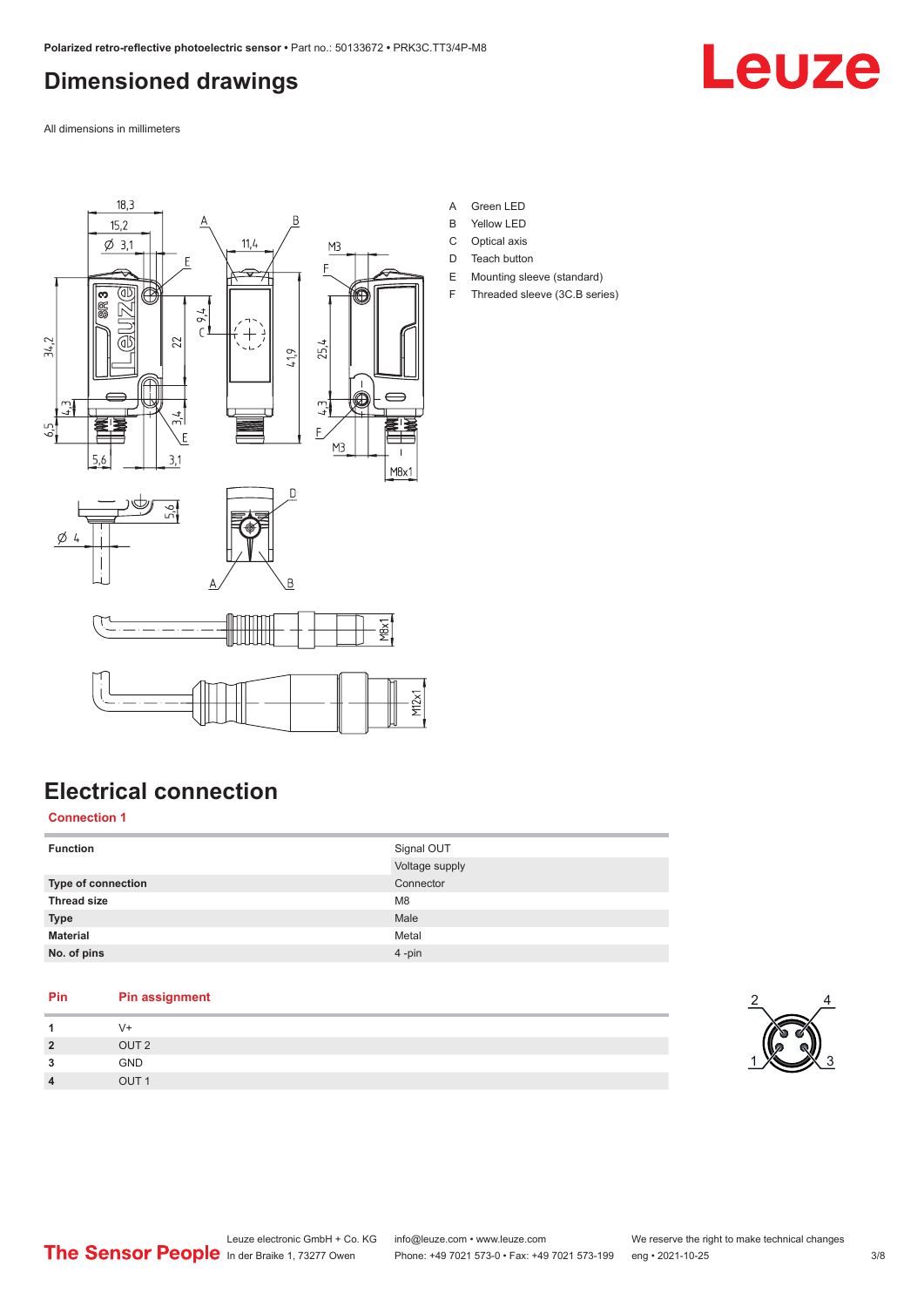## <span id="page-3-0"></span>**Diagrams**

# Leuze

Typ. response behavior



- x Distance [m]
- Misalignment [mm]

### Typ. function reserve

x



- x Distance [m]
- y Function reserve
- A TKS 40x60
- B TKS 20x40
- C Film REF 4-A-50x50

# **Operation and display**

| LED            | Display                  | <b>Meaning</b>                       |
|----------------|--------------------------|--------------------------------------|
|                | Green, continuous light  | Operational readiness                |
| $\overline{2}$ | Yellow, continuous light | Light path free                      |
|                | Yellow, flashing         | Light path free, no function reserve |

# **Reflectors & reflective tapes**

|               | Part no. | <b>Designation</b> | <b>Operating range</b><br><b>Operating range</b> | <b>Description</b>                                                                                                                                                                                                                         |
|---------------|----------|--------------------|--------------------------------------------------|--------------------------------------------------------------------------------------------------------------------------------------------------------------------------------------------------------------------------------------------|
| $\frac{1}{2}$ | 50117583 | MTKS 50x50.1       | 01.3m<br>$01.6$ m                                | Design: rechteckig<br>Triple reflector size: 1.2 mm<br>Reflective surface: 50 mm x 50 mm<br>Material: Kunststoff<br>Base material: Kunststoff<br>Chemical designation of the material: PMMA8N<br>Fastening: Durchgangsbefestigung, klebbar |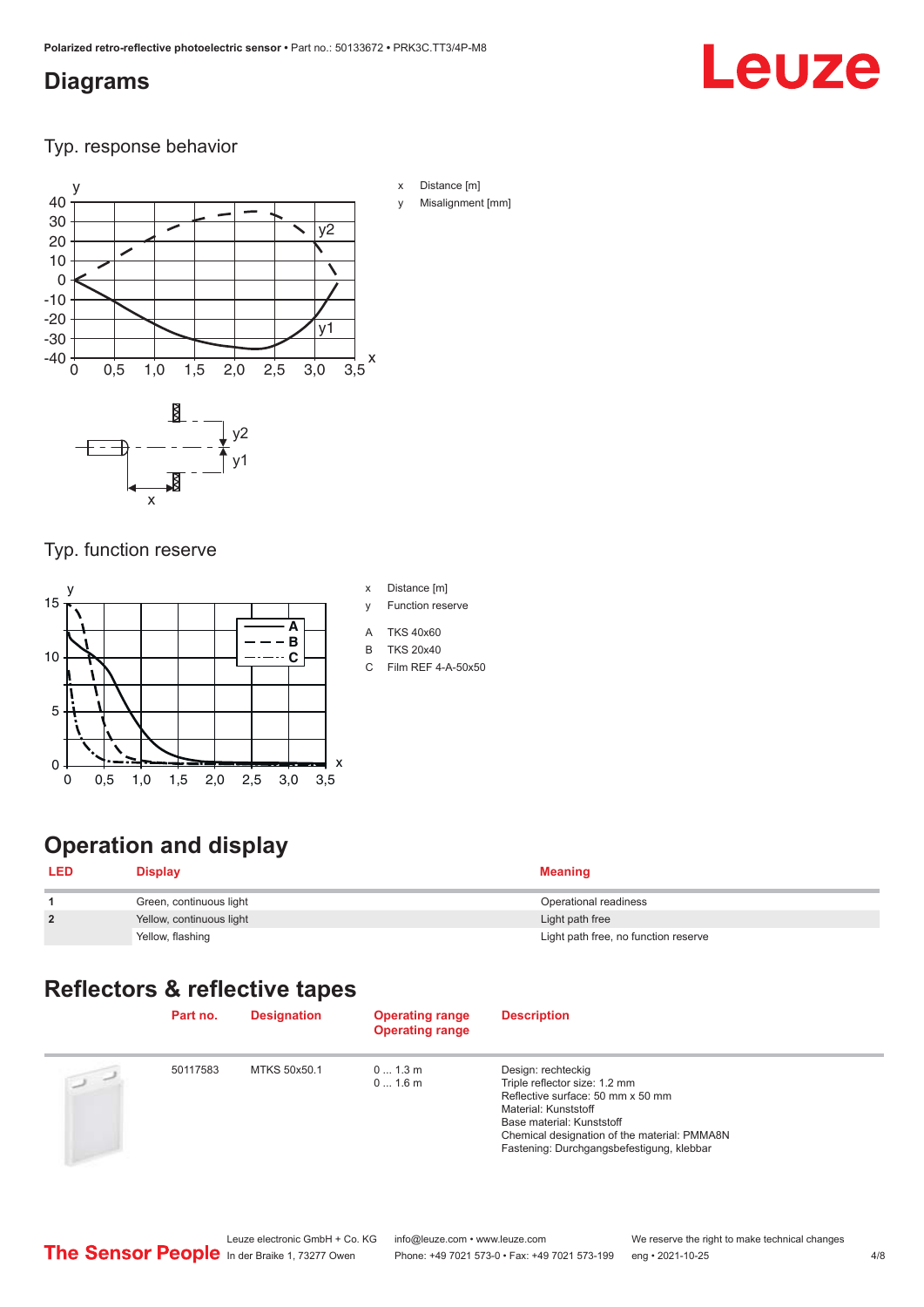# <span id="page-4-0"></span>**Reflectors & reflective tapes**

# Leuze

| Part no. | <b>Designation</b> | <b>Operating range</b><br><b>Operating range</b> | <b>Description</b>                                                                                                                                                                                                                         |
|----------|--------------------|--------------------------------------------------|--------------------------------------------------------------------------------------------------------------------------------------------------------------------------------------------------------------------------------------------|
| 50110192 | REF 6-A-50x50      | 0 1.2 m<br>01.4m                                 | Design: rechteckig<br>Triple reflector size: 0.3 mm<br>Reflective surface: 50 mm x 50 mm<br>Material: Kunststoff<br>Chemical designation of the material: PMMA<br>Fastening: selbstklebend                                                 |
| 50003192 | TK 100x100         | 03m<br>03.6m                                     | Design: rechteckig<br>Triple reflector size: 4 mm<br>Reflective surface: 96 mm x 96 mm<br>Material: Kunststoff<br>Base material: Kunststoff<br>Chemical designation of the material: PMMA8N<br>Fastening: Rückseite kann beklebt werden    |
| 50022816 | <b>TKS 100X100</b> | 03m<br>03.6m                                     | Design: rechteckig<br>Triple reflector size: 4 mm<br>Reflective surface: 96 mm x 96 mm<br>Material: Kunststoff<br>Base material: Kunststoff<br>Chemical designation of the material: PMMA8N<br>Fastening: Durchgangsbefestigung, klebbar   |
| 50081283 | <b>TKS 20X40</b>   | 01m<br>01.2m                                     | Design: rechteckig<br>Triple reflector size: 2.3 mm<br>Reflective surface: 16 mm x 38 mm<br>Material: Kunststoff<br>Base material: Kunststoff<br>Chemical designation of the material: PMMA8N<br>Fastening: Durchgangsbefestigung, klebbar |
| 50040820 | <b>TKS 40X60</b>   | 02m<br>02.4m                                     | Design: rechteckig<br>Triple reflector size: 4 mm<br>Reflective surface: 37 mm x 56 mm<br>Material: Kunststoff<br>Base material: Kunststoff<br>Chemical designation of the material: PMMA8N<br>Fastening: Durchgangsbefestigung, klebbar   |

## **Part number code**

Part designation: **AAA 3C d EE-f.GG H/i J-K**

| AAA3C | Operating principle / construction<br>HT3C: Diffuse reflection sensor with background suppression<br>LS3C: Throughbeam photoelectric sensor transmitter<br>LE3C: Throughbeam photoelectric sensor receiver<br>PRK3C: Retro-reflective photoelectric sensor with polarization filter |
|-------|-------------------------------------------------------------------------------------------------------------------------------------------------------------------------------------------------------------------------------------------------------------------------------------|
| d     | Light type<br>n/a: red light<br>I: infrared light                                                                                                                                                                                                                                   |
| EE    | Light source<br>$n/a$ : LED<br>L1: laser class 1<br>L <sub>2</sub> : laser class 2                                                                                                                                                                                                  |
|       | Preset range (optional)<br>n/a: operating range acc. to data sheet<br>xxxF: Preset range [mm]                                                                                                                                                                                       |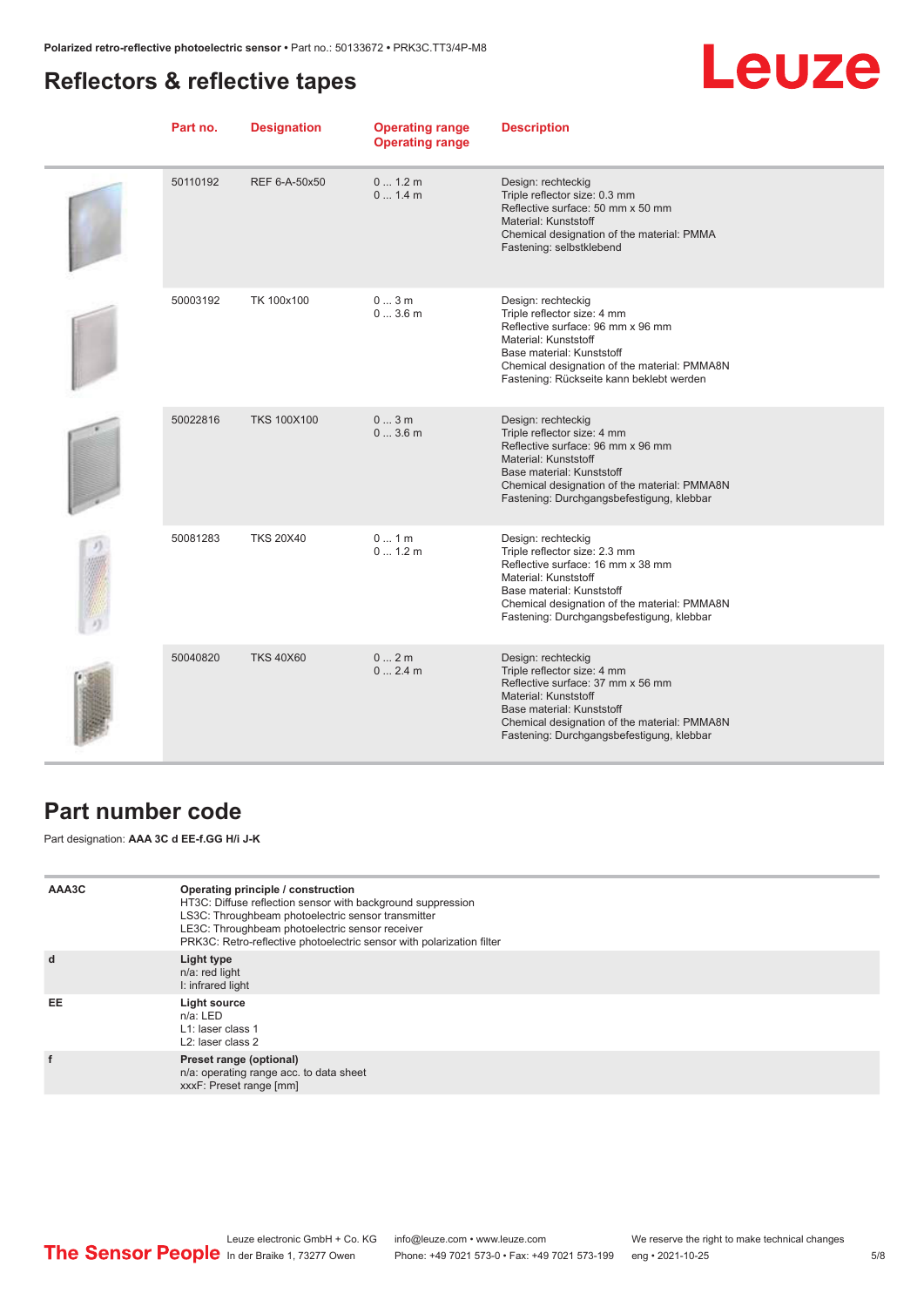## <span id="page-5-0"></span>**Part number code**



| GG          | Equipment<br>n/a: standard<br>A: Autocollimation principle (single lens) for positioning tasks<br>B: Housing model with two M3 threaded sleeves, brass<br>F: Permanently set range<br>L: Long light spot<br>S: small light spot<br>T: autocollimation principle (single lens) for highly transparent bottles without tracking<br>TT: autocollimation principle (single lens) for highly transparent bottles with tracking<br>V: V-optics<br>XL: Extra long light spot<br>X: extended model<br>HF: Suppression of HF illumination (LED)                                                                              |
|-------------|---------------------------------------------------------------------------------------------------------------------------------------------------------------------------------------------------------------------------------------------------------------------------------------------------------------------------------------------------------------------------------------------------------------------------------------------------------------------------------------------------------------------------------------------------------------------------------------------------------------------|
| н           | Operating range adjustment<br>n/a with HT: range adjustable via 8-turn potentiometer<br>n/a with retro-reflective photoelectric sensors (PRK): operating range not adjustable<br>1: 270° potentiometer<br>3: teach-in via button<br>6: auto-teach                                                                                                                                                                                                                                                                                                                                                                   |
| i.          | Switching output/function OUT 1/IN: Pin 4 or black conductor<br>2: NPN transistor output, light switching<br>N: NPN transistor output, dark switching<br>4: PNP transistor output, light switching<br>P: PNP transistor output, dark switching<br>6: push-pull switching output, PNP light switching, NPN dark switching<br>G: Push-pull switching output, PNP dark switching, NPN light switching<br>L: IO-Link interface (SIO mode: PNP light switching, NPN dark switching)<br>8: activation input (activation with high signal)<br>X: pin not used<br>1: IO-Link / light switching (NPN) / dark switching (PNP) |
| J           | Switching output / function OUT 2/IN: pin 2 or white conductor<br>2: NPN transistor output, light switching<br>N: NPN transistor output, dark switching<br>4: PNP transistor output, light switching<br>P: PNP transistor output, dark switching<br>6: push-pull switching output, PNP light switching, NPN dark switching<br>G: Push-pull switching output, PNP dark switching, NPN light switching<br>W: warning output<br>X: pin not used<br>8: activation input (activation with high signal)<br>9: deactivation input (deactivation with high signal)<br>T: teach-in via cable                                 |
| κ           | <b>Electrical connection</b><br>n/a: cable, standard length 2000 mm, 4-wire<br>5000: cable, standard length 5000 mm, 4-wire<br>M8: M8 connector, 4-pin (plug)<br>M8.3: M8 connector, 3-pin (plug)<br>200-M8: cable, length 200 mm with M8 connector, 4-pin, axial (plug)<br>200-M8.3: cable, length 200 mm with M8 connector, 3-pin, axial (plug)<br>200-M12: cable, length 200 mm with M12 connector, 4-pin, axial (plug)                                                                                                                                                                                          |
| <b>Note</b> |                                                                                                                                                                                                                                                                                                                                                                                                                                                                                                                                                                                                                     |

 $\%$  A list with all available device types can be found on the Leuze website at www.leuze.com.

## **Notes**

| Observe intended use!                                                                 |
|---------------------------------------------------------------------------------------|
| $\%$ This product is not a safety sensor and is not intended as personnel protection. |
| $\&$ The product may only be put into operation by competent persons.                 |
| ♦ Only use the product in accordance with its intended use.                           |
|                                                                                       |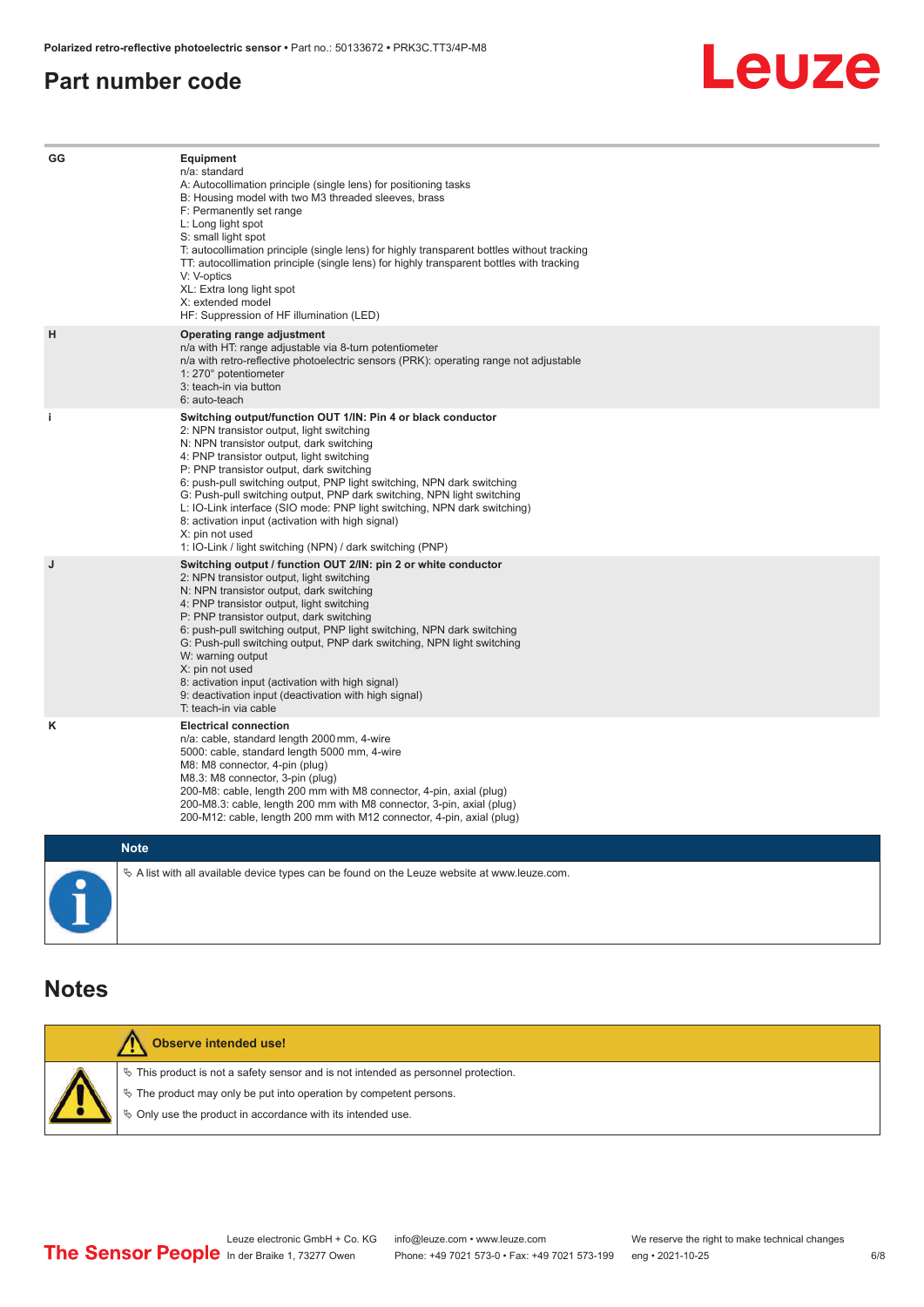## <span id="page-6-0"></span>**Notes**

# **Leuze**

### **For UL applications:**

ª For UL applications, use is only permitted in Class 2 circuits in accordance with the NEC (National Electric Code). ª These proximity switches shall be used with UL Listed Cable assemblies rated 30V, 0.5A min, in the field installation, or equivalent (categories: CYJV/ CYJV7 or PVVA/PVVA7)

## **Further information**

- Light source: Average life expectancy 100,000 h at an ambient temperature of 25 °C
- Response time: For short decay times, an ohmic load of approx. 5 kOhm is recommended
- Sum of the output currents for both outputs, 50 mA for ambient temperatures > 40 °C
- The light spot may not exceed the reflector.
- Use of MTK(S) or REF 6-A- reflective tape is preferred.
- For REF 6-A reflective tape, the sensor's side edge must be aligned parallel to the side edge of the reflective tape.

### **Accessories**

# Connection technology - Connection cables

|   | Part no. | <b>Designation</b> | <b>Article</b>   | <b>Description</b>                                                                                                                                |
|---|----------|--------------------|------------------|---------------------------------------------------------------------------------------------------------------------------------------------------|
| ₩ | 50130850 | KD U-M8-4A-V1-050  | Connection cable | Connection 1: Connector, M8, Axial, Female, 4 -pin<br>Connection 2: Open end<br>Shielded: No<br>Cable length: 5,000 mm<br>Sheathing material: PVC |
|   | 50130871 | KD U-M8-4W-V1-050  | Connection cable | Connection 1: Connector, M8, Angled, Female, 4-pin<br>Connection 2: Open end<br>Shielded: No<br>Cable length: 5,000 mm<br>Sheathing material: PVC |

## Mounting technology - Mounting brackets

|           | Part no. | <b>Designation</b> | <b>Article</b>  | <b>Description</b>                                                                                                                                                                       |
|-----------|----------|--------------------|-----------------|------------------------------------------------------------------------------------------------------------------------------------------------------------------------------------------|
| あんし こうしょう | 50060511 | BT <sub>3</sub>    | Mounting device | Design of mounting device: Angle, L-shape<br>Fastening, at system: Through-hole mounting<br>Mounting bracket, at device: Screw type<br>Type of mounting device: Rigid<br>Material: Metal |